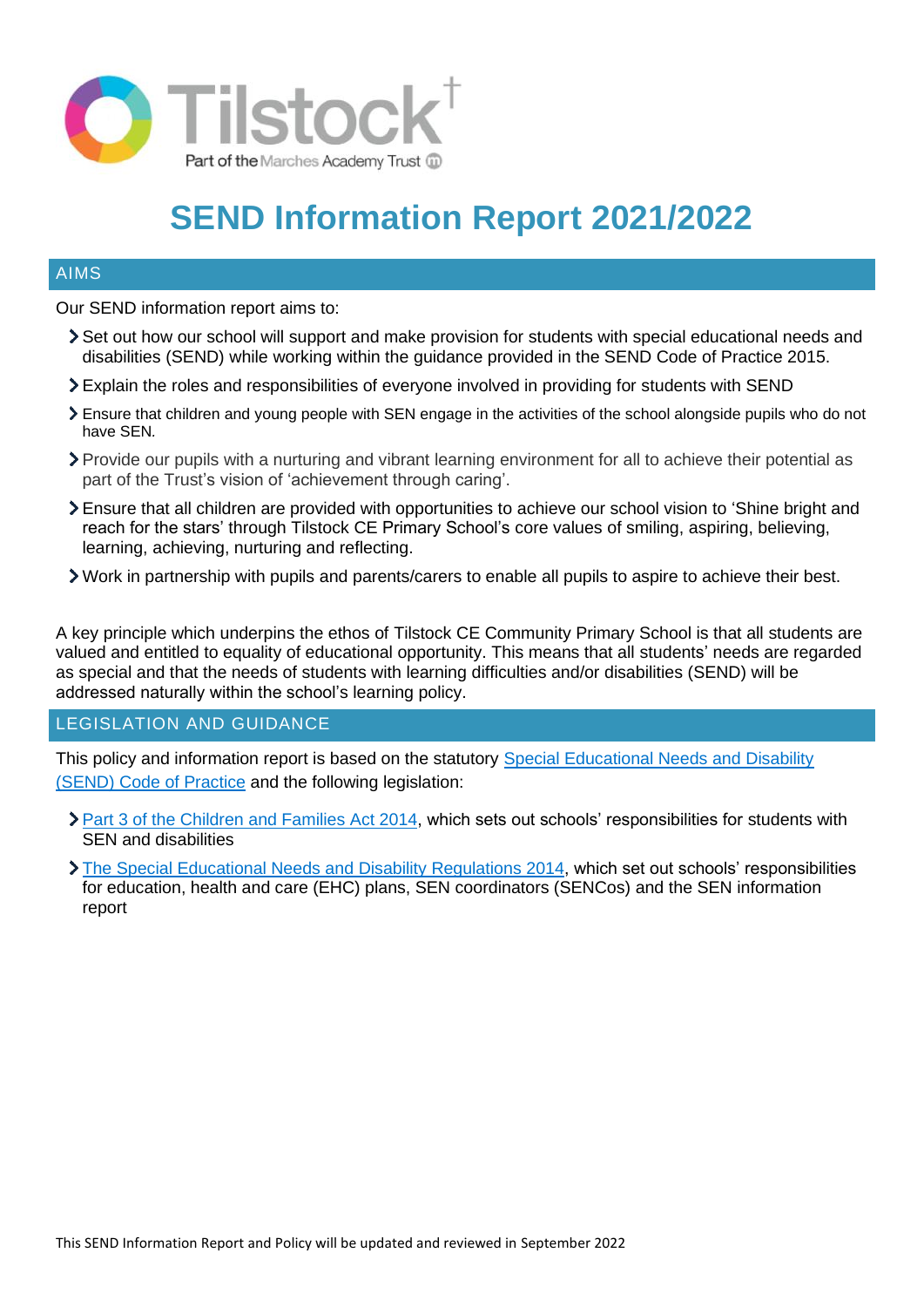

# WHAT IS A SPECIAL EDUCATIONAL NEED AND DISABILITY (SEND)?

A student has SEND where their learning difficulty or disability calls for special educational provision. This means provision that is different from or additional to that normally available to students of the same age.

The Special Educational Needs and Disability Code of Practice 0-25 Year (2015) identifies students' SEND in four broad areas of need:



# WHO CAN I TALK TO ABOUT MY CHILD'S DIFFICULTIES WITH LEARNING/SPECIAL EDUCATIONAL NEEDS OR DISABILITY?

The Special Educational Needs and Disability Co-ordinator (SENDCo) for Tilstock CE Primary School is Mrs Helen Hipkins.

Please contact at:

Email: helen.hipkins@low.mmat.co.uk

Tel: 01948 880347 to arrange an appointment.

She is responsible for:

• Coordinating all the support for students with special educational needs or disabilities (SEND) and developing the school's SEND Policy and action plans to make sure all students get a consistent, high quality response to meet their needs in school. This includes developing and monitoring the

This SEND Information Report and Policy will be updated and reviewed in September 2022

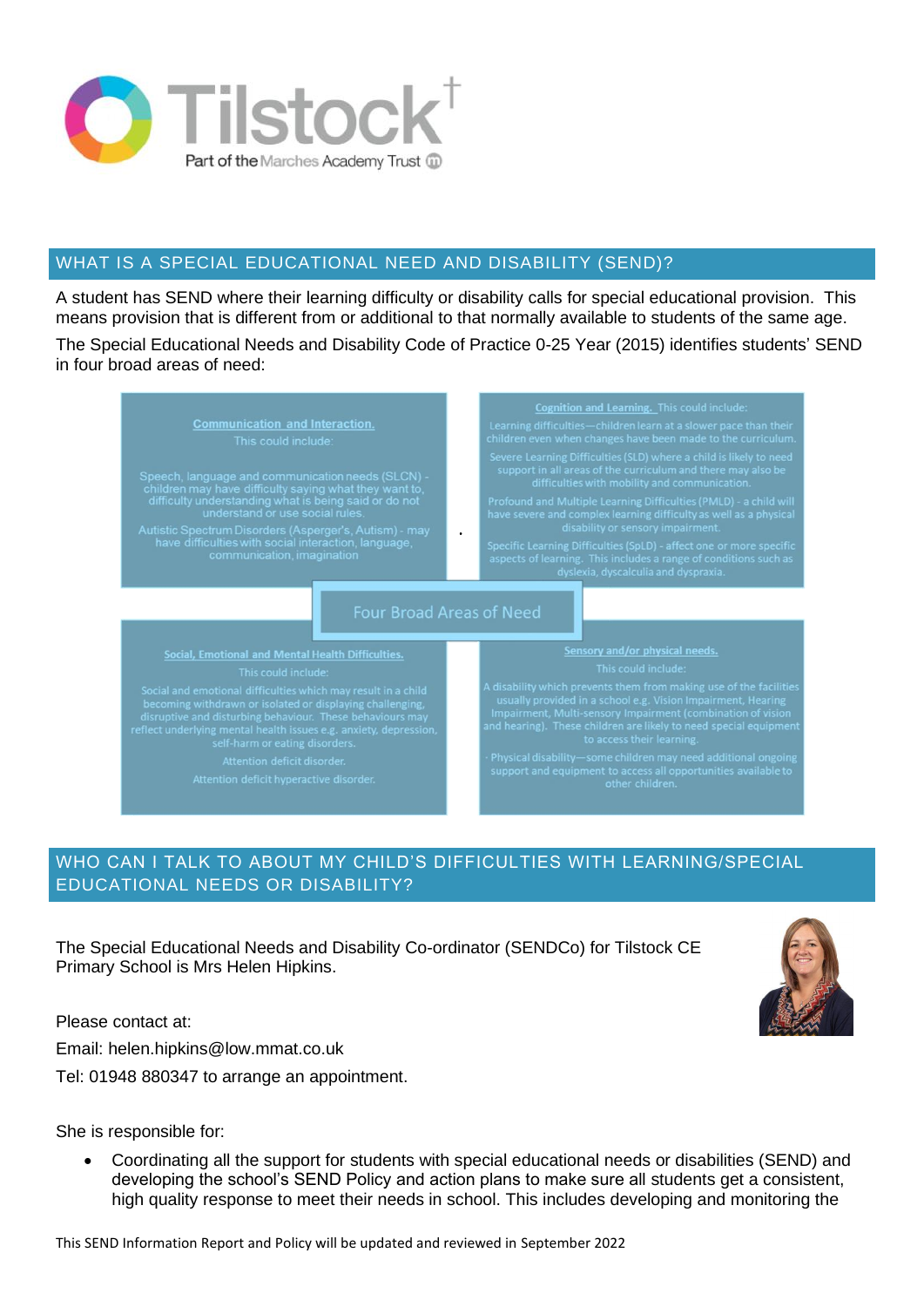

school's graduated response of support for our SEND students and supporting the assessment of progress and impact.

- Ensuring the changes under the SEND Code of Practice 2015 are implemented in line with the school's SEND Development Plan.
- Ensuring that parents are involved in supporting their child's learning, kept informed about the support their child is getting, and involved in reviewing how they are doing.
- Liaising with all the other people who may be coming into school to help support a child's learning e.g. Speech and Language Therapy, Educational Psychology, etc.
- Updating the school's SEND register (a system for ensuring all the needs of children with SEND in the school are known) and making sure that there are excellent records of your child's progress and needs.
- Providing specialist support for teachers and support staff in the school so they can help students with SEND in the school achieve the best progress possible.
- To evaluate, in conjunction with all relevant stakeholders, the effectiveness of the school's SEND provision.
- Applying for additional support and funding where necessary for our most vulnerable student.
- Coordinating teaching assistants to ensure the best support is given to the students on the SEND register and those with Graduated Support Plans and Education, Health and Care Plans.

Your child's Class Teacher is responsible for:

- Checking on the progress of a child with SEND and identifying, planning and delivering any additional help they may need (this could be things like targeted work, additional support) and letting the SENDCo know as necessary.
- Writing Person Centred Plans (PCP) and sharing and reviewing these with parents at least once each term, and planning for the next term.
- Completing Assess, Plan, Do and Reviews of students' targets.
- Ensuring that all staff working with a particular child in school are helped to deliver the planned work/programme for the child, so they can achieve the best possible progress. This may involve the use of additional adults, outside specialist help and specially planned work and resources, in addition to differentiated Quality First Teaching.
- Ensuring that the school's SEND Policy is followed in all classrooms and for all the students they teach with SEND.
- Implementing recommendations from outside agencies.

This SEND Information Report and Policy will be updated and reviewed in September 2022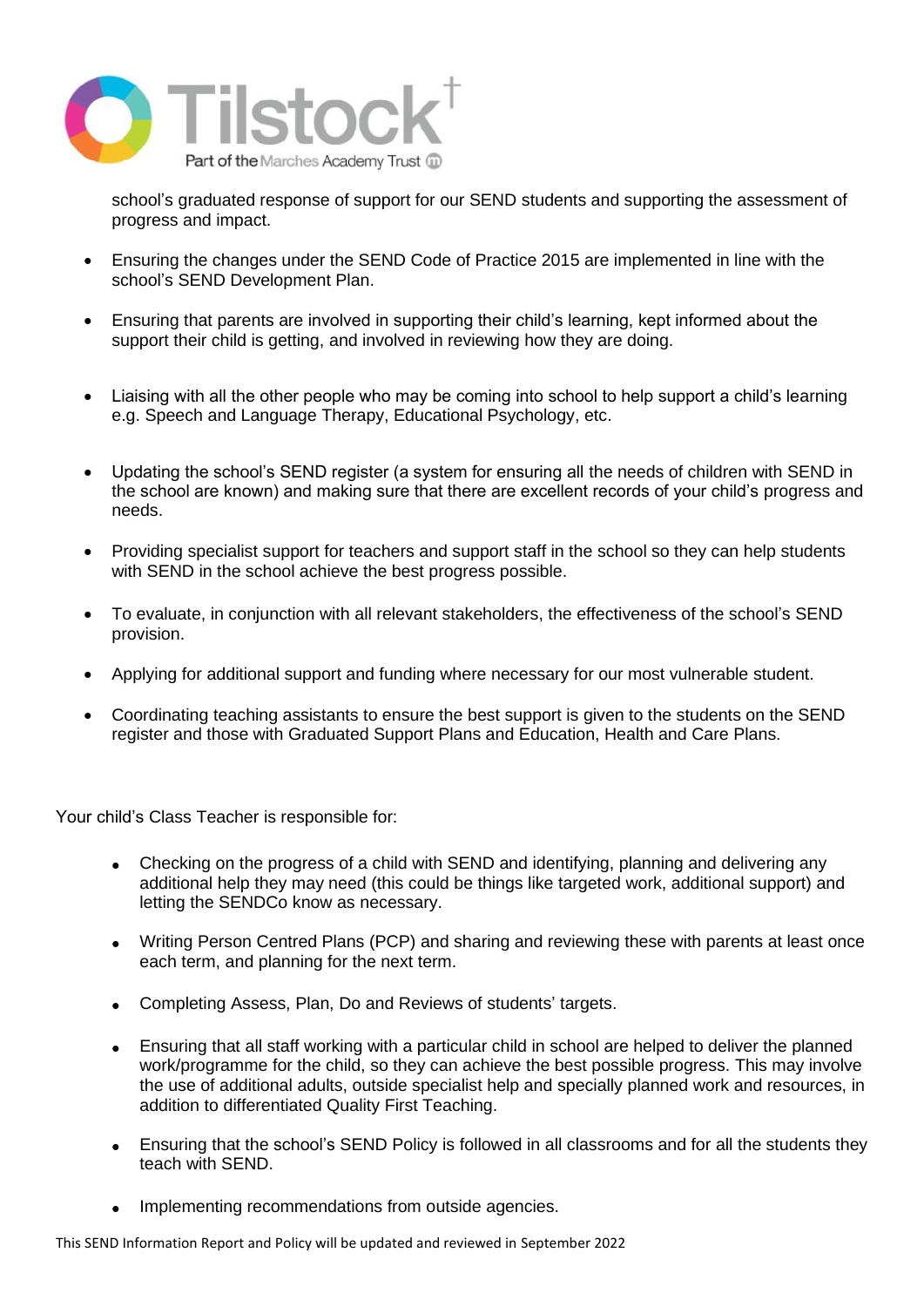

The Head of School, Mrs Rowena Kaminski is responsible for:

- The day to day management of all aspects of the school, this includes the support for student with SEND.
- Giving responsibility to the SENCo and class teachers but is still responsible for ensuring that your child's needs are met.



• Support the school SENCo in terms of budgeting the SEND provisions.

The SEND Governor, Mrs Peggy Mullock is responsible for:

- Making sure that the necessary support is made for any child who attends the school who has SEND.
- Challenging the school's SEND department to ensure ALL students are supported to reach their full potential.

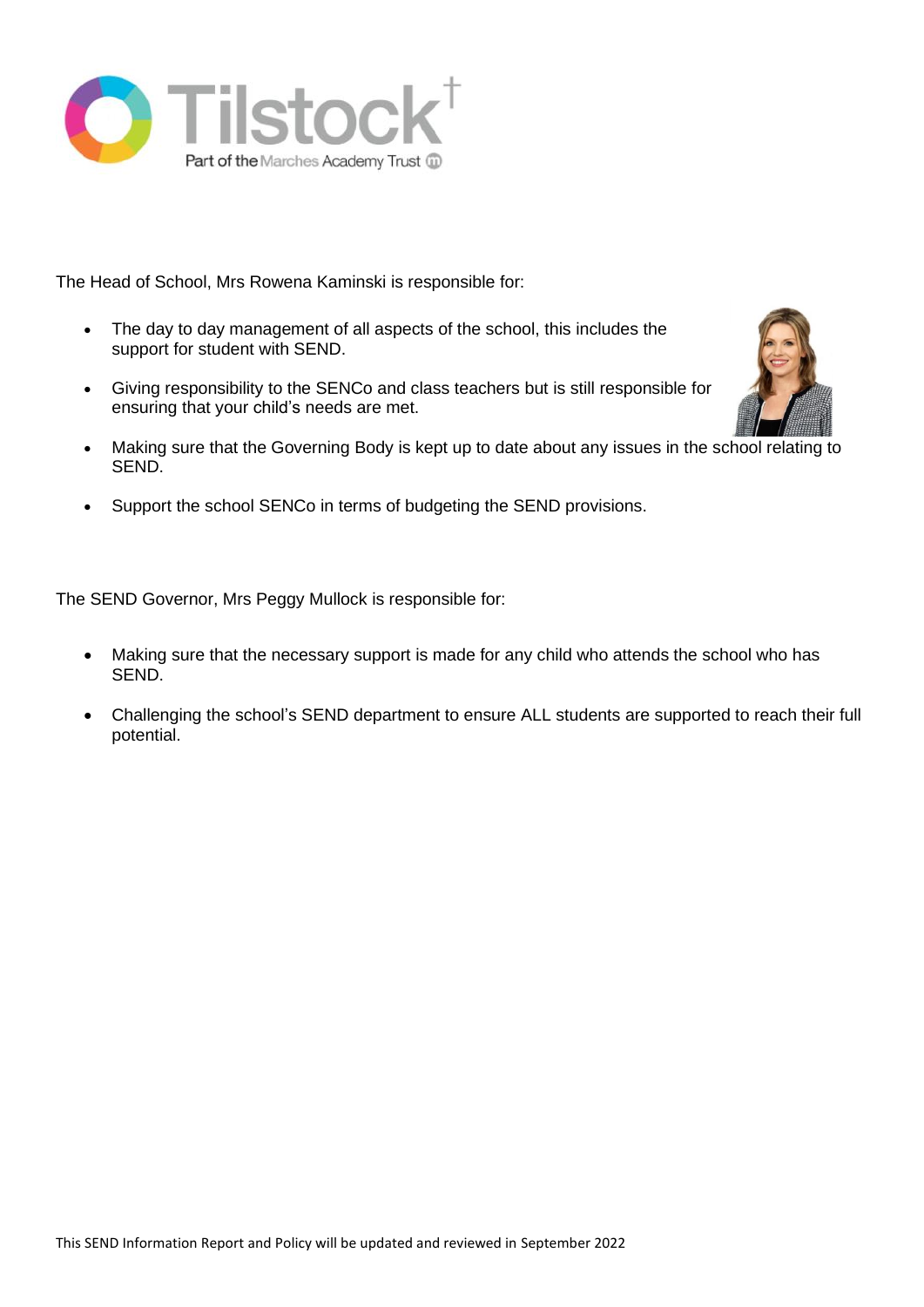

## HOW CAN I LET THE SCHOOL KNOW I AM CONCERNED ABOUT MY CHILD'S PROGRESS IN SCHOOL?



## HOW WILL THE SCHOOL LET ME KNOW IF THEY HAVE ANY CONCERNS ABOUT MY CHILD'S LEARNING AND PROGRESS?

Your child's progress will be discussed with you at Parents' Evening each term.

If it is felt that your child would benefit from being on the SEND Register, the school will set up a meeting with you to discuss this in further detail and to:

- listen to any concerns you may also have.
- plan any additional support for your child.
- discuss with you any referrals to outside professionals to support your child's learning.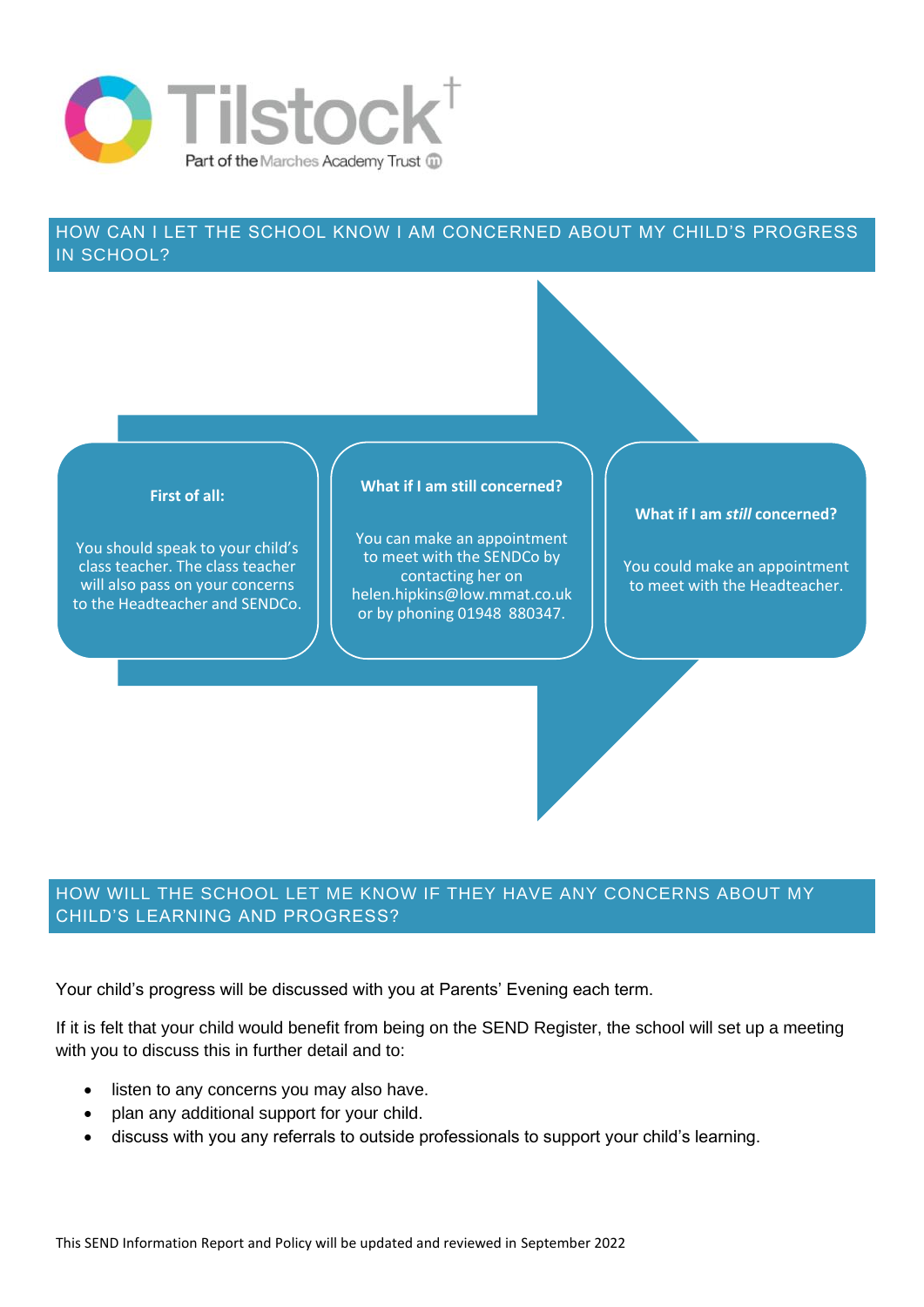

### WHAT ARE THE DIFFERENT TYPES OF SUPPORT AVAILABLE FOR STUDENT WITH SEND AT TILSTOCK CE PRIMARY SCHOOL?

Support is provided along a graduated pathway at Tilstock CE Primary School whereby the majority of students' needs are met through the Universal Offer, including Quality First Teaching. Where a students' needs are greater than the Universal Offer, an assessment of need will identify the appropriate next steps to support the student to a provision that meets their need: specific, lowlevel intervention, high-level intervention or an extensive provision, possibly with additional funding required, via a bespoke provision offer (Graduated Support Plan or Education, Health and Care Plan.

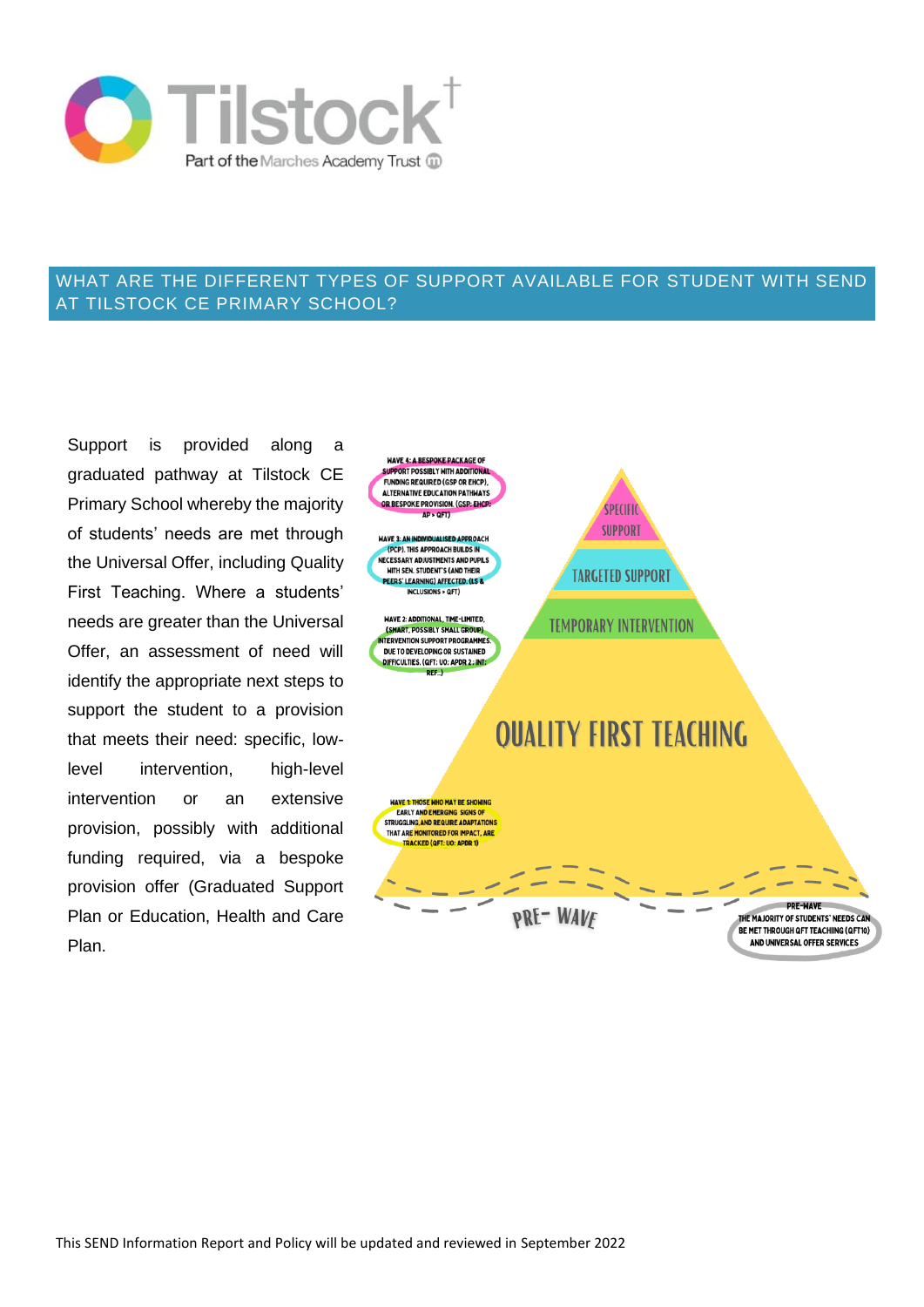

#### Targeted classroom teaching by the Class Teacher (also known as Quality First Teaching)

For your child this will mean that:

- the teacher has the highest possible expectations for your child and for all student in their class.

- all teaching is based on building on what your child already knows, can do and can understand.

- different ways of teaching are in place so that your child is fully involved in their learning. This may involve things like using more practical and visual resources.

- specific strategies (which may have been suggested by the SENDCo or outside agencies) are in place to support your child to learn.

- your child's teacher will continually check your child's progress and differentiated activities will be in place to address gaps in learning in order to help your child make the best possible progress.

All students receive this as part of excellent classroom practice.

#### Specific group work with a smaller group of student (Intervention Groups)

Intervention Groups:

provide targeted, short term support to address a particular area of learning such as phonics, handwriting or social skills for example.

These groups are often reactive to how the student has progressed in their learning that morning:

- may be led inside the classroom or in a different room.

- may be led by a teacher or a teaching assistant who has had the appropriate training to lead the group.

Support through Intervention Groups is available to all students, as appropriate, who have been identified as needing some extra support in order to help them make good progress. This will include students on the SEND Register, as appropriate to their individual needs.

#### **Specialist support** by an outside agency

Student on the SEND Register in the category of School Support may also receive support from a member of staff from an outside agency e.g. Speech and Language Therapy (SALT), Sensory Inclusion Service (hearing and visual needs).

#### For your child this will mean:

- your child will have been identified by the Class Teacher/SENDCo (or you will have raised your concerns) as needing more specialist support instead of, or in addition to, Quality First Teaching and intervention groups.

- you will be asked for your permission for the school to refer your child to the appropriate agency.

- an appropriate professional will work with your child to understand their needs and make recommendations to school staff - this advice may be about particular teaching strategies or specialist resources that would benefit your child.

This type of support is available for students with specific barriers to learning that cannot be overcome through Quality First Teaching and intervention groups.

#### **Specified bespoke** support

This is usually provided by a **Graduated Support Plan**  or **Education, Health and Care Plan (EHCP)**. This means your child will have been identified as needing a very high level of support to access the curriculum, which cannot be provided from the budget available to the school. Usually your child will also need specialist support from professionals outside the school e.g. Speech and Language Therapy (SALT), the ASD Outreach Team (Spectra), Learning Support Advisory Teacher (LSAT), Sensory Inclusion Service (hearing and visual difficulties), Educational Psychology, etc.

#### For your child this will mean:

- the GSP/EHCP will outline the level of support your child will receive, how support should be used and what strategies must be put in place.

- the GSP/ EHCP will set out long and short term goals for your child.

> - the EHCP will be reviewed annually.

This type of support is only available to students whose learning needs are severe, complex and, in some cases, lifelong.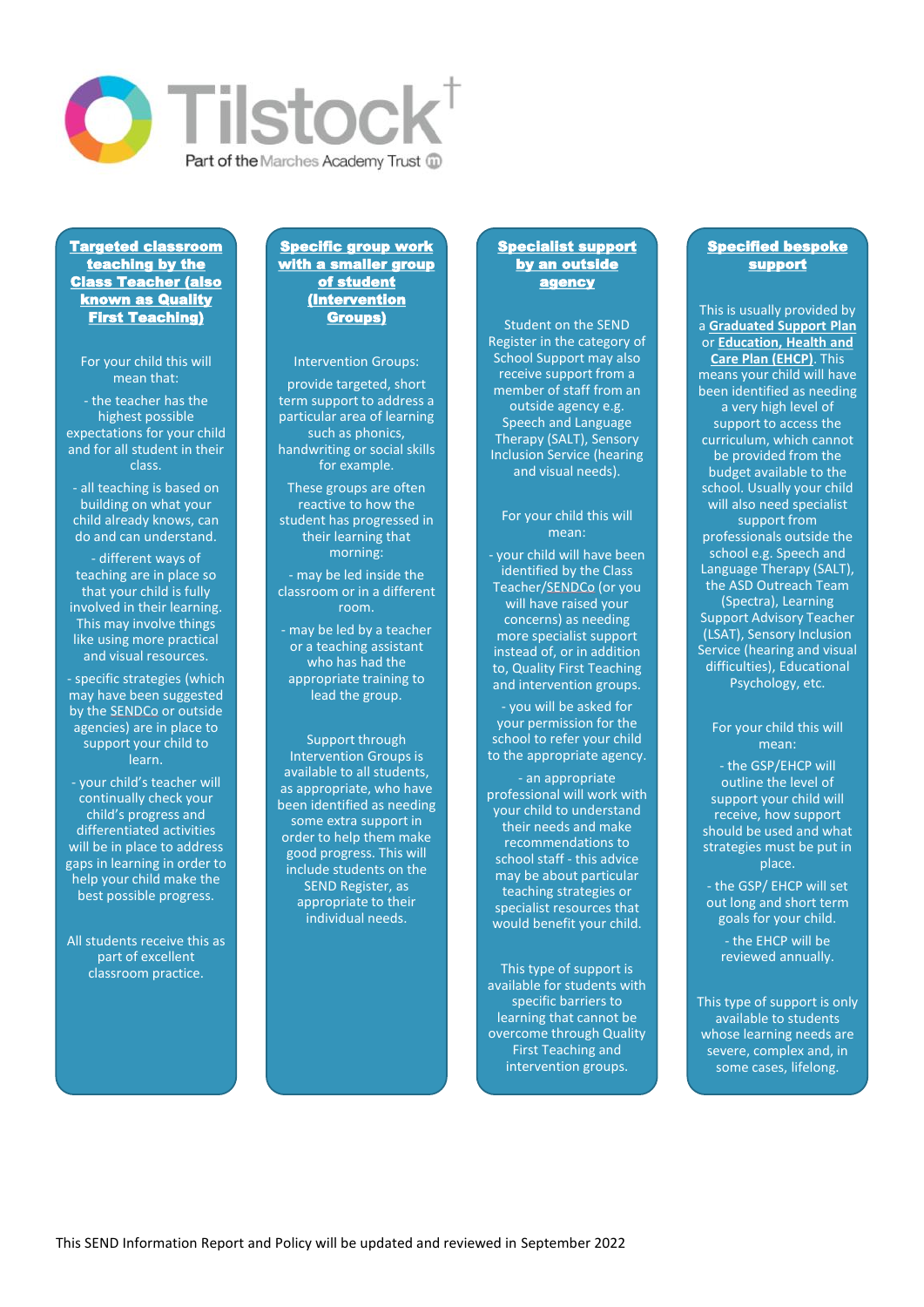

## IF MY CHILD REQUIRES AN EHCP, HOW DO I GET THIS FOR MY CHILD?

Following intervention from both the school and outside agencies, it may be felt that your child's needs are particularly complex and cannot be addressed from the budget available to the school. School (or you as a parent) may wish to request that the Local Authority (LA) carry out a statutory assessment of your child's needs. This is a legal process which sets out the amount of support that will be provided for your child.

For your child this will mean:

You and/or the school will complete a request for statutory assessment which will provide the LA with information about your child such as attainment levels, strategies and resources that have been used in school, areas of difficulty, external professionals' advice and attendance.

The LA will then decide if your child's needs seem complex enough to require a statutory assessment. If this is the case, they will then ask you and all professionals involved with your child to write a report outlining your child's needs. If they do not think your child needs a statutory assessment, they will ask the school to continue with SEND Support.

After the reports have all been received by the LA they will decide if your child's needs are severe, complex and lifelong and if additional support is required to enable your child to make good progress. If this is the case they will write an Education, Health and Care Plan (EHCP). If this is not the case, they will ask the school to continue with SEND support.

The EHCP will outline the band of support your child will receive from the LA and how the support should be used and what strategies must be put in place to help your child meet long and short term goals. This support may be used to support your child with whole class learning, run individual programmes or run small group interventions to include your child.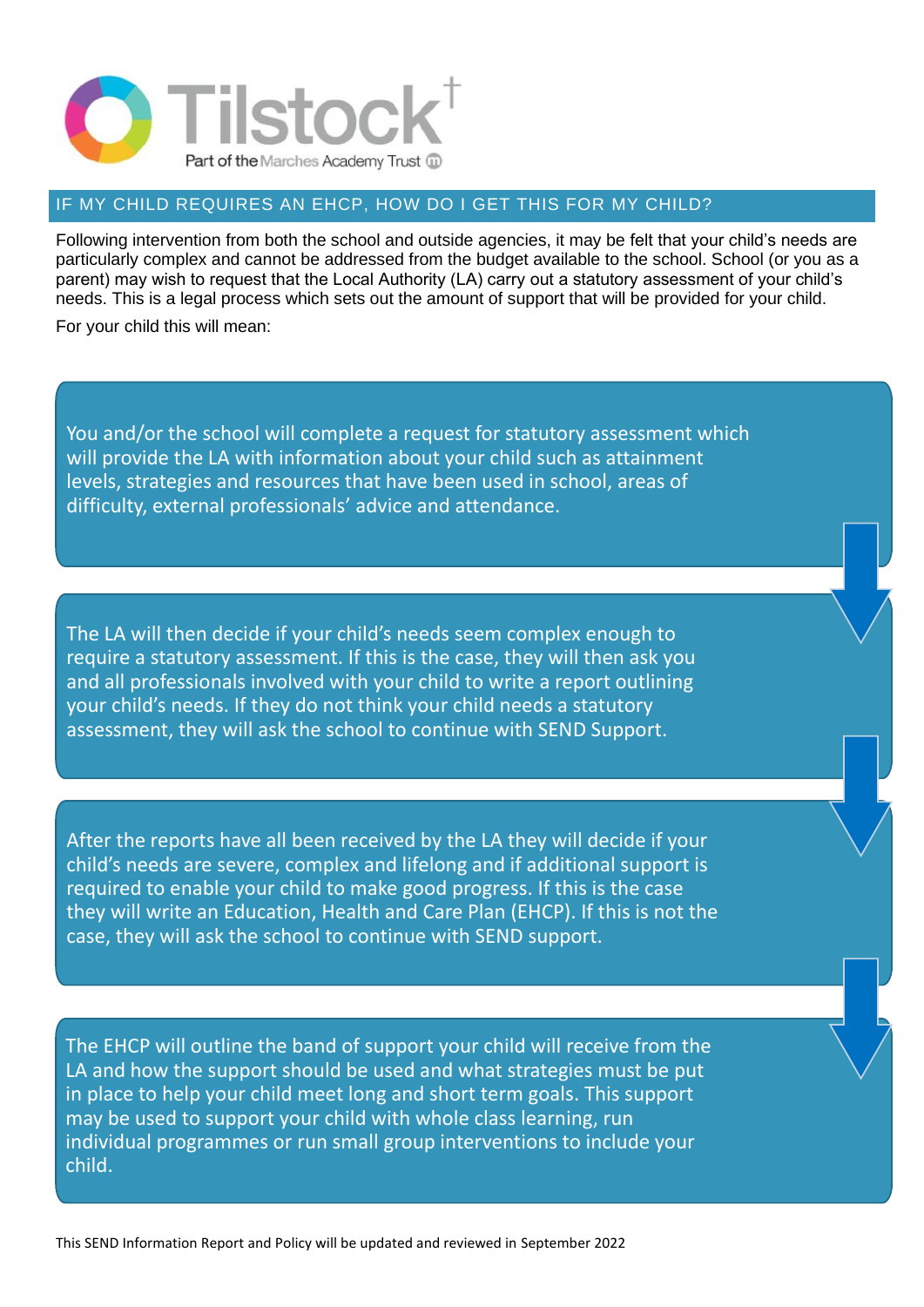

## HOW IS EXTRA SUPPORT ALLOCATED TO STUDENT AND HOW DO THEY MOVE BETWEEN THE DIFFERENT LEVELS?

- The school budget includes money for supporting students with SEND.
- The Head teacher decides on the budget for SEND in consultation with the School Governors and SENDCo, taking into account the students already receiving support, the students needing extra support and the students who have been identified as not making as much progress as would be expected.
- At Tilstock CE Primary School, each class has an amount of Teaching Assistant time to support student with SEND. The Class Teacher will organise the Teaching Assistant's time and targeted support according to the student's needs.
- If appropriate, students may also be part of targeted intervention groups to address particular needs.
- All resources and support are reviewed regularly and changes made as needed.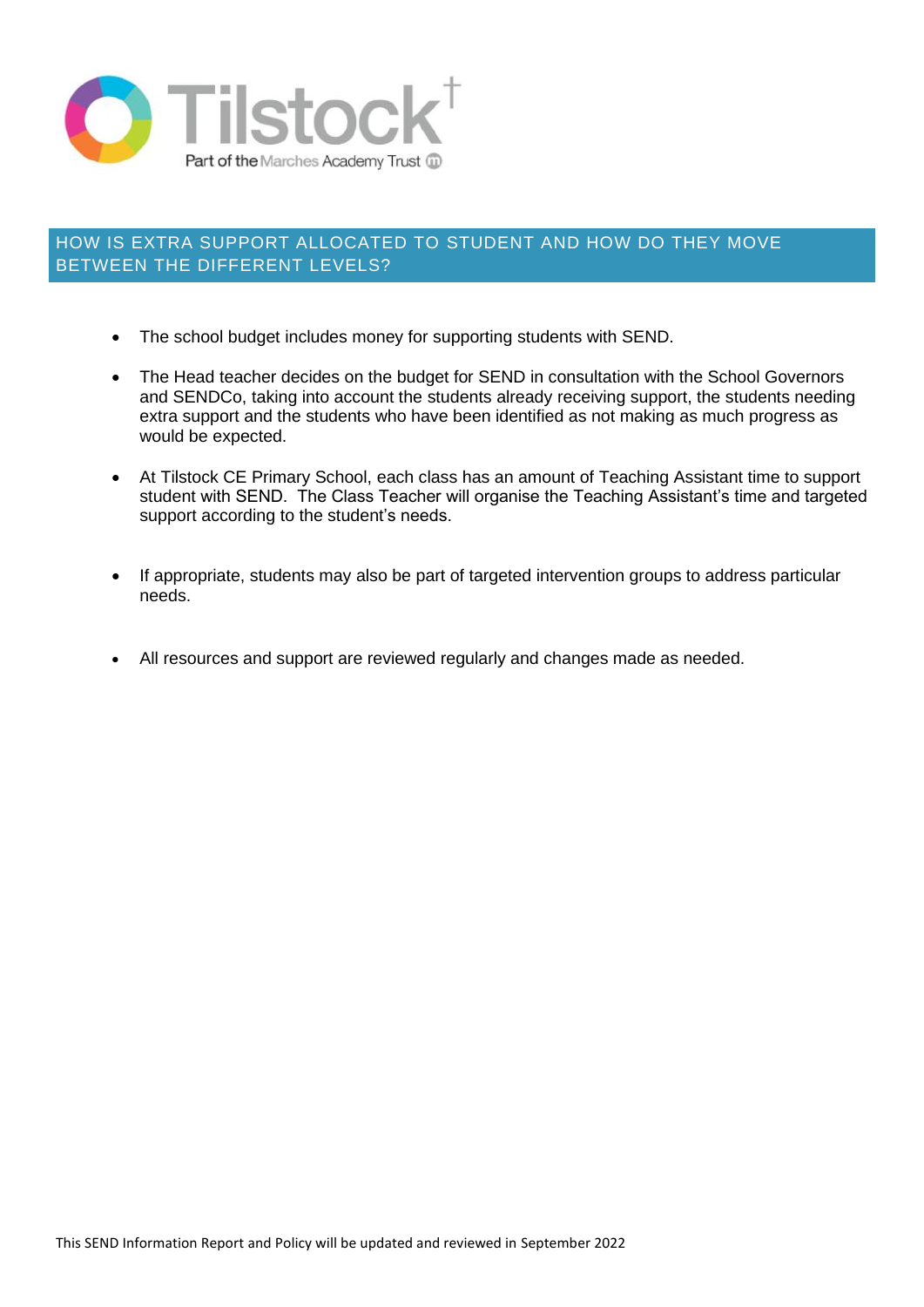

## WHO ARE THE OTHER PEOPLE PROVIDING SERVICES TO STUDENT WITH SEND AT TILSTOCK CE PRIMARY SCHOOL?



#### WHAT TRAINING DO STAFF HAVE TO HELP THEM MEET THE NEEDS OF STUDENT WITH SEND?

- The SENDCo supports class teachers in planning for students with SEND.
- Tilstock CE Primary School has a training plan for all staff to improve teaching and learning for all student and this includes whole school training on SEND issues such as ASD, speech and language difficulties, etc.
- Individual members of staff also attend training courses run by outside agencies that are relevant to the needs of specific student in their class.

# HOW WILL TEACHING BE ADAPTED FOR MY CHILD WITH SEND?

- Class teachers plan lessons taking into account the needs of all students in their class, including those with SEND.
- Specially trained teaching assistants can adapt the teacher's planning further to meet the needs of individual students, if needed.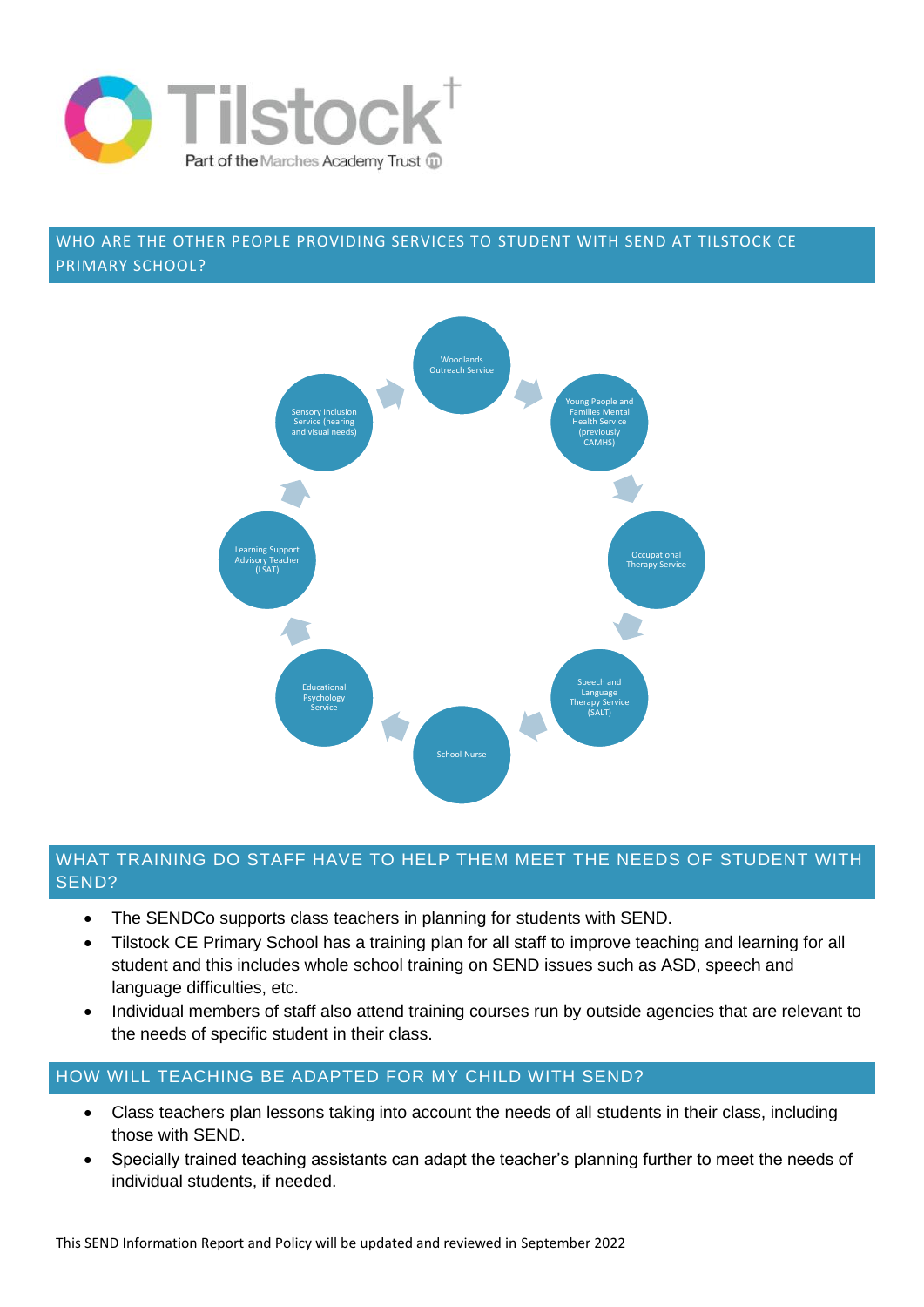

- Your child may also be part of an intervention group to target a particular area of learning i.e. phonics or handwriting.
- If appropriate, particular resources may be provided to help your child's learning i.e. writing slope, pencil grips, lap cushion, fidget toy.
- Planning and teaching will be adapted on a daily basis if needed to meet your child's learning needs.

# HOW DO WE EVALUATE THE EFFECTIVENESS OF THE PROVISION MADE FOR STUDENT AND YOUNG PEOPLE WITH SEND?

- All students, including students with SEND, have their progress and attainment tracked throughout the year. Currently there are three main dates throughout the year where data is collected.
- Student progress meetings are held regularly throughout the year to identify student including those with SEND that are not making expected progress and the support being put in place for these students.
- Targeted interventions are put into place for students who are not making expected progress and interventions are tracked and analysed to evaluate the impact.
- Regular meetings with staff, parents and students ensure that interventions and additional support have the desired impact on students' progress, attainment and personal development.

# HOW ARE STUDENT AND YOUNG PEOPLE WITH SEND FACILITATED TO ENGAGE IN ACTIVITIES AVAILABLE WITH STUDENTS IN THE SCHOOL WHO DO NOT HAVE SEND?

- We ensure that all students have equal opportunities.
- All our students are encouraged to join in a large range of extra-curricular activities.
- We ensure that our school environment is adjusted and adapted to meet the specific needs of any individual student.

# HOW DO WE SUPPORT THE EMOTIONAL AND SOCIAL DEVELOPMENT OF OUR STUDENTS WITH SEND?

The wellbeing of all our students is paramount.

- Our PSHE curriculum supports the needs of all students including those with SEND.
- For those students with particular social and emotional needs, targeted intervention groups are made available such as Rest Easy and Zones of Regulation.
- At Tilstock CE Primary School, we have a qualified Rest Easy practitioner who supports student with a range of emotional needs including recognising emotions, self-esteem, social skills, friendship skills, anger management, loss and bereavement.
- Our Anti-Bullying policy outlines the school's approach to all instances of bullying. All students are taught about bullying and how to prevent it.
- Clear and consistent behaviour policy application promotes positive behaviour and is used across school, and also promoted during worship time.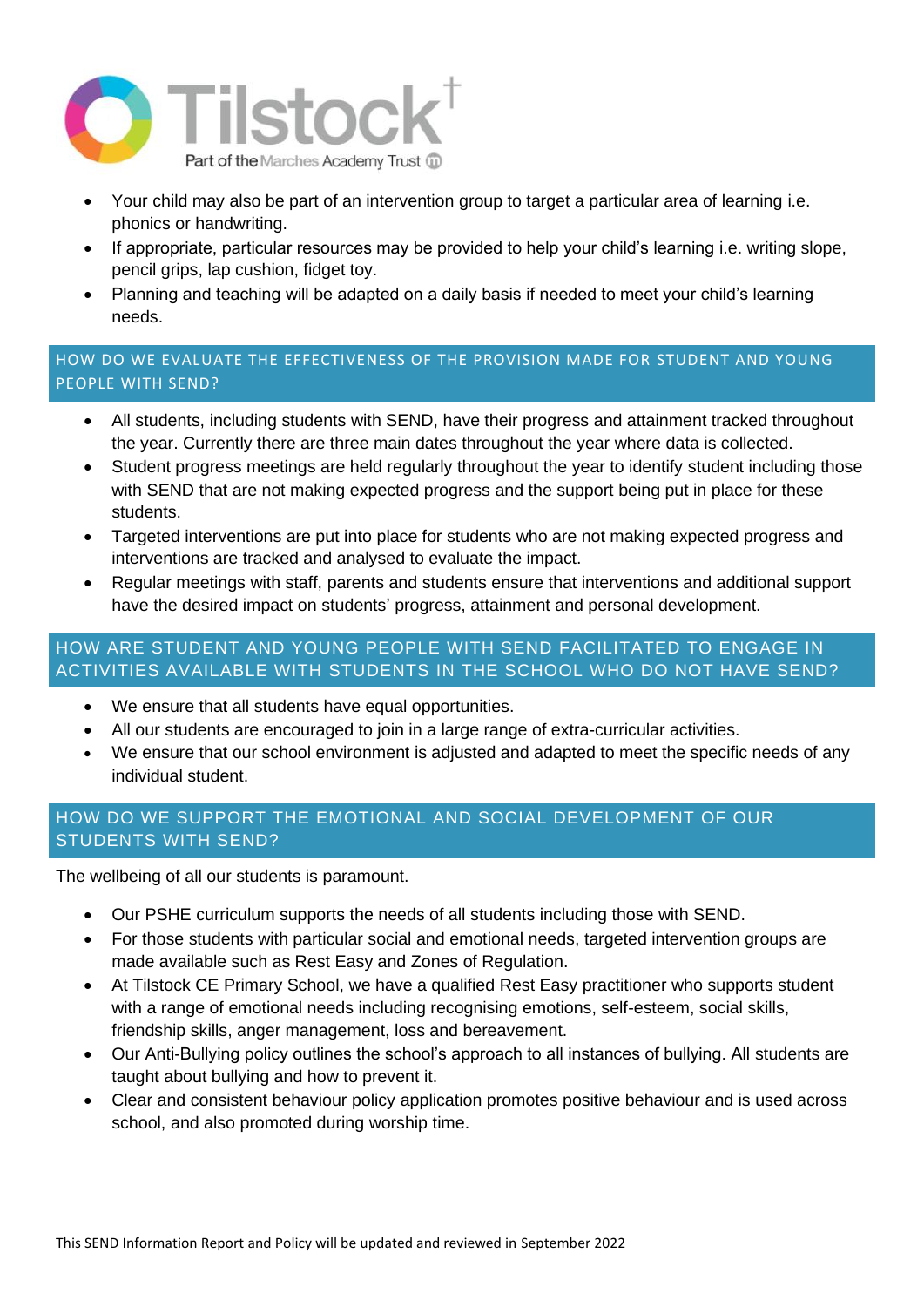

## HOW WILL WE MEASURE THE PROGRESS OF YOUR CHILD IN SCHOOL?

- Their progress will be formally reviewed every term by the class teacher and given a level in reading, writing and maths.
- Tilstock CE Primary School uses a variety of assessments to assess and monitor attainment and progress in student's learning.
- At the end of each key stage (i.e. at the end of year 2 and year 6) all students are assessed using Standard Assessment Tests (SATS). This is something the government requires all schools to do and are the results that are published nationally. If the SATS are not appropriate for your child due to the level of their need, they may not have to sit them.
- Students with SEND have an Pupil Centred Plan (PCP) and Profile which will be reviewed with you each term.
- Student PCPs, Profiles and assessment data are monitored by the SENDCo each term to ensure learning approaches are appropriate and students with SEND are making progress.
- If your child has an EHCP, this will be formally reviewed with you at an Annual Review with all adults involved in your child's education.

## HOW IS TILSTOCK CE PRIMARY SCHOOL ACCESSIBLE TO STUDENTS WITH SEND?

- Tilstock CE Primary School is all on one level, with ramps where necessary, which ensures it is accessible to all students.
- We ensure that equipment used is accessible to all students regardless of their needs.
- After school clubs are open to all students, including those with SEND.

#### HOW DO WE WORK TOGETHER WITH STUDENTS WITH SEND?

- We value the opinion of all our students and allow regular opportunities for students to discuss their learning. Students are involved in peer and self-assessing regularly and respond to marking to improve their learning.
- SEND Student Profiles are created and reviewed with the child termly.
- Students participate where possible in setting targets.

# WHAT EXPERTISE ARE AVAILABLE WITHIN OUR SCHOOL?

Teaching Assistants have a vast range of skills, including:

- First Aid practitioners
- Rest Easy practitioners
- Family support worker
- Attachment Training Level 1
- Supporting students with Dyslexia
- MAPA training (behaviour management and de-escalation)
- Phonics intervention training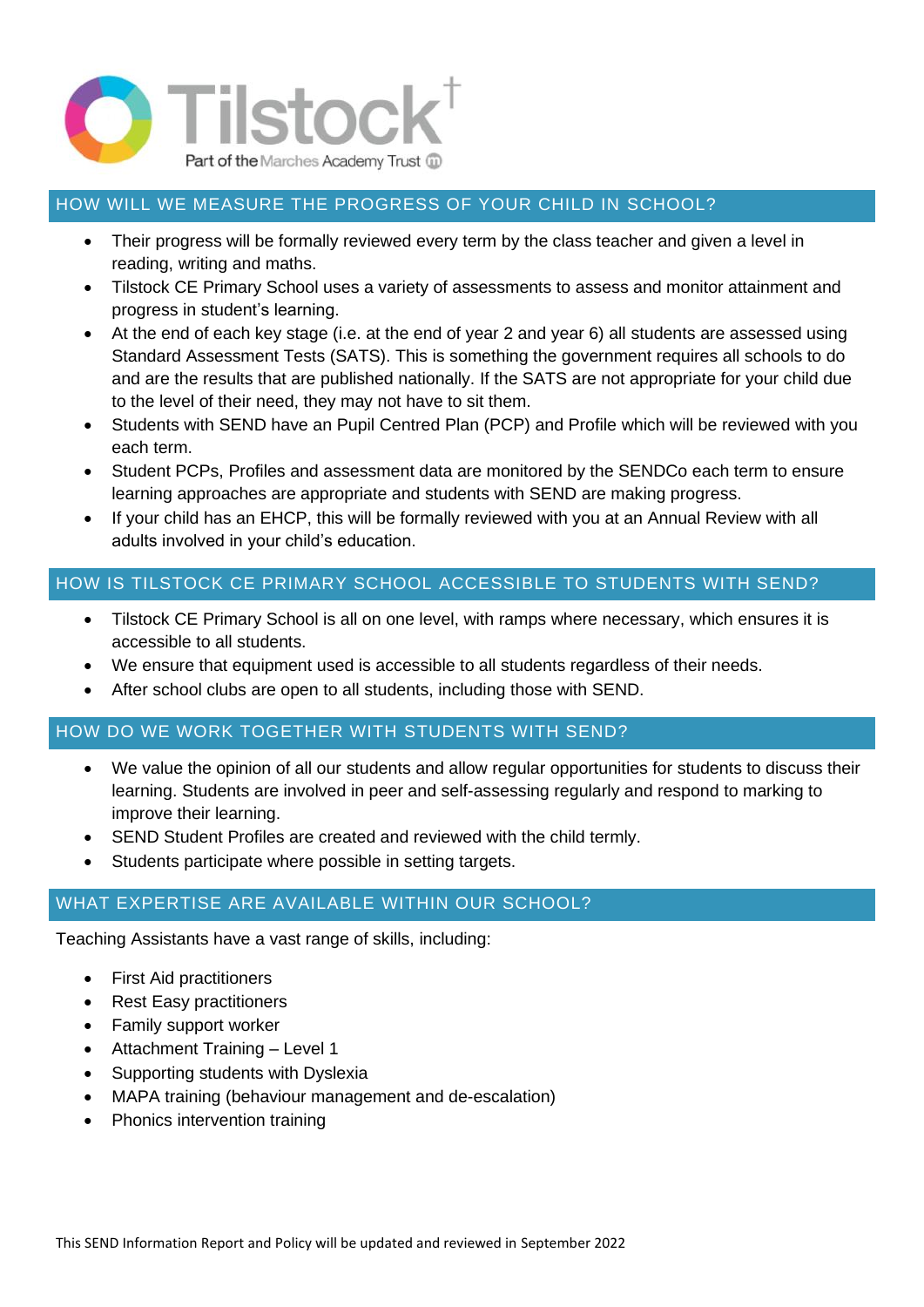

# WHICH EXTERNAL AGENCIES DO WE WORK WITH?

We access a wide variety of services to support all aspects of development for SEND students, including:

- Educational Psychologist Service
- Family Support Workers
- Sensory Inclusion Service
- Speech and Language Therapists
- Occupational Therapists
- Physiotherapists
- Young People and Families Mental Health Service (CAMHS)
- Woodlands Outreach
- School Nurse

#### HOW DO WE WORK TOGETHER WITH YOU AS A PARENT OF A CHILD WITH SEND?

- We believe that parent/carer involvement and support is vital to the success of the education of the student, and especially those with SEND.
- At Tilstock CE Primary School, we have an open door policy and class teachers are always available to discuss your child's progress or any concerns you may have, at a mutually convenient time.
- The SENDCo is available to meet with you to discuss your child's progress or any concerns/worries you may have. An appointment can be made through the school office.
- Class teachers will share with you strategies that are working well in school for your child so that similar strategies can be used at home if appropriate.
- We work closely with all parents to listen to their views so that we can build on students' previous experiences, knowledge, understanding and skills so that they develop in all aspects of the curriculum.
- All parents are encouraged to attend Parents' Evening each term. Parents' of children with SEND are invited to termly meetings with the SENDCo and Class Teacher to review and update targets together. Support and strategies will be discussed to support your child both at home and in school.
- Students who have an EHCP will also have an annual review. The student, parents and professionals who are working with the student, will be invited to the meeting to review progress and set new challenging targets for the future.
- All information from outside professionals will be discussed with you by the professional concerned, or where this is not possible, in a report.
- Homework will be adjusted as appropriate to meet your child's needs.
- If appropriate, a home/school contact book may be set up to support communication between home and school.
- We respect the differing needs of parents/carers such as disability or communication and linguistic barriers and will offer additional support to parents and students where appropriate.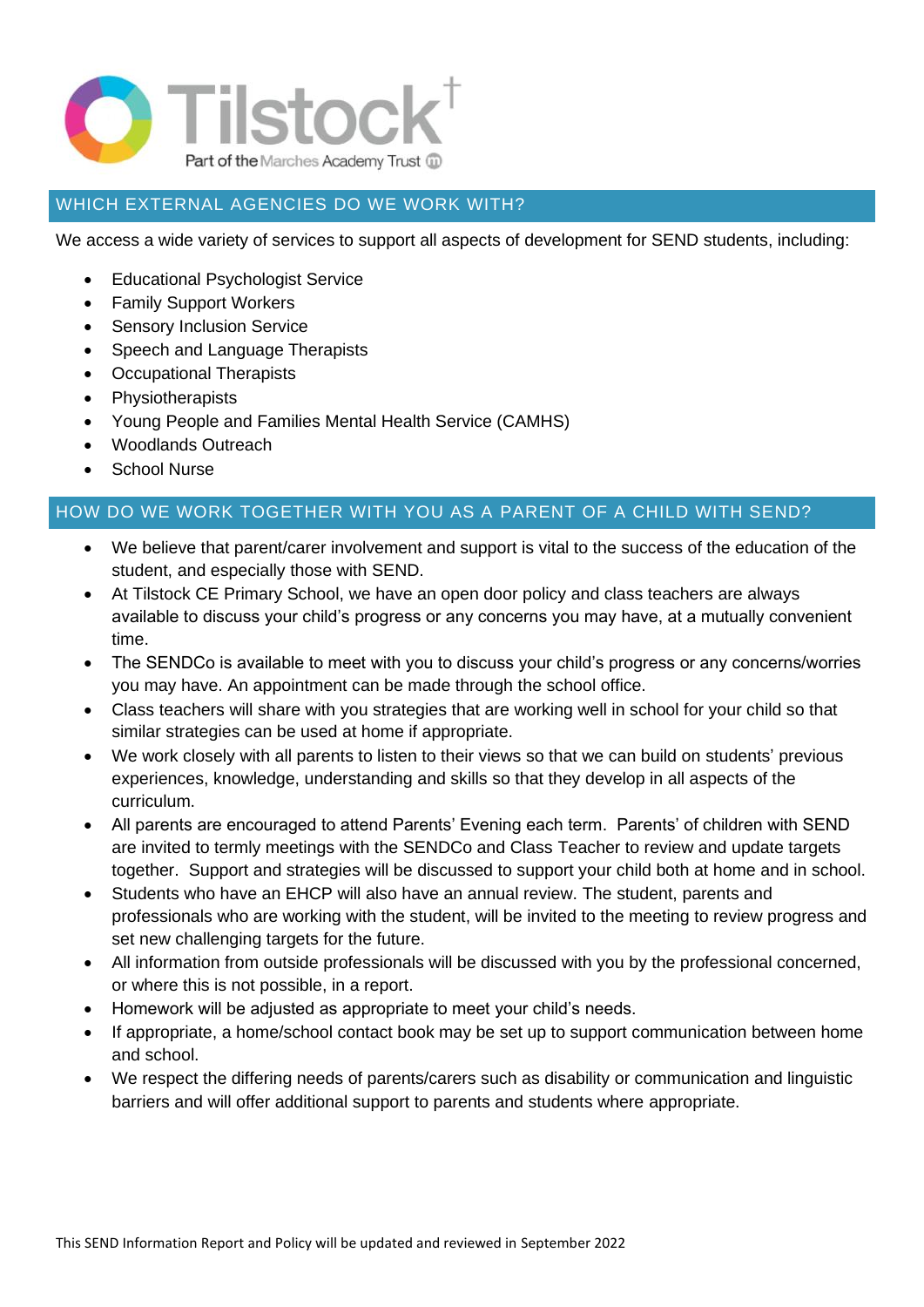

#### SEND LOCAL AUTHORITY –LOCAL OFFER

www.shropshire.gov.uk/the-send-local-offer/

Further support is available from The Shropshire Information, Advice and Support Service (Shropshire IASS) which provides free, confidential and impartial information, advice and support regarding special educational needs and disabilities (SEND), including health and social care.



Contact Shropshire IASS on 01743 280019. The referral line is manned Monday to Friday, 10am till 4pm.

Email address: iass@shcab.cabnet.org.uk Website: http://www.cabshropshire.org.uk/shropshire-iass/

# HOW WILL WE SUPPORT YOUR CHILD WHEN THEY MOVE TO ANOTHER CLASS IN OUR SCHOOL OR THEY LEAVE TILSTOCK CE PRIMARY SCHOOL?

We recognise that transitions can be difficult for all student and particularly student with SEND. We therefore take the following steps to ensure transition is as smooth as possible:

When your child moves to another class in our school we will;

• ensure teachers have a transition meeting before your child moves class, in order to pass on information such as Student Profiles (including learning styles, outside agencies involved, particular interests); make a book with your child, if appropriate to their needs, with details of staff and routines in the new class.

If your child moves to another school, we will:

- contact the SENDCo at the new school and ensure they are aware of the support your child needs.
- ensure that all records about your child are passed on as soon as possible.

In Year 6 we will:

- ensure the Year 6 teacher and SENDCo liaise with staff from the secondary school to pass on information.
- provide focused learning activities about aspects of transition to support your child's understanding of the changes ahead.
- ensure your child has additional visits to their new secondary school.
- ensure the SENDCo from the appropriate secondary school is invited to your child's Year 6 Annual Review.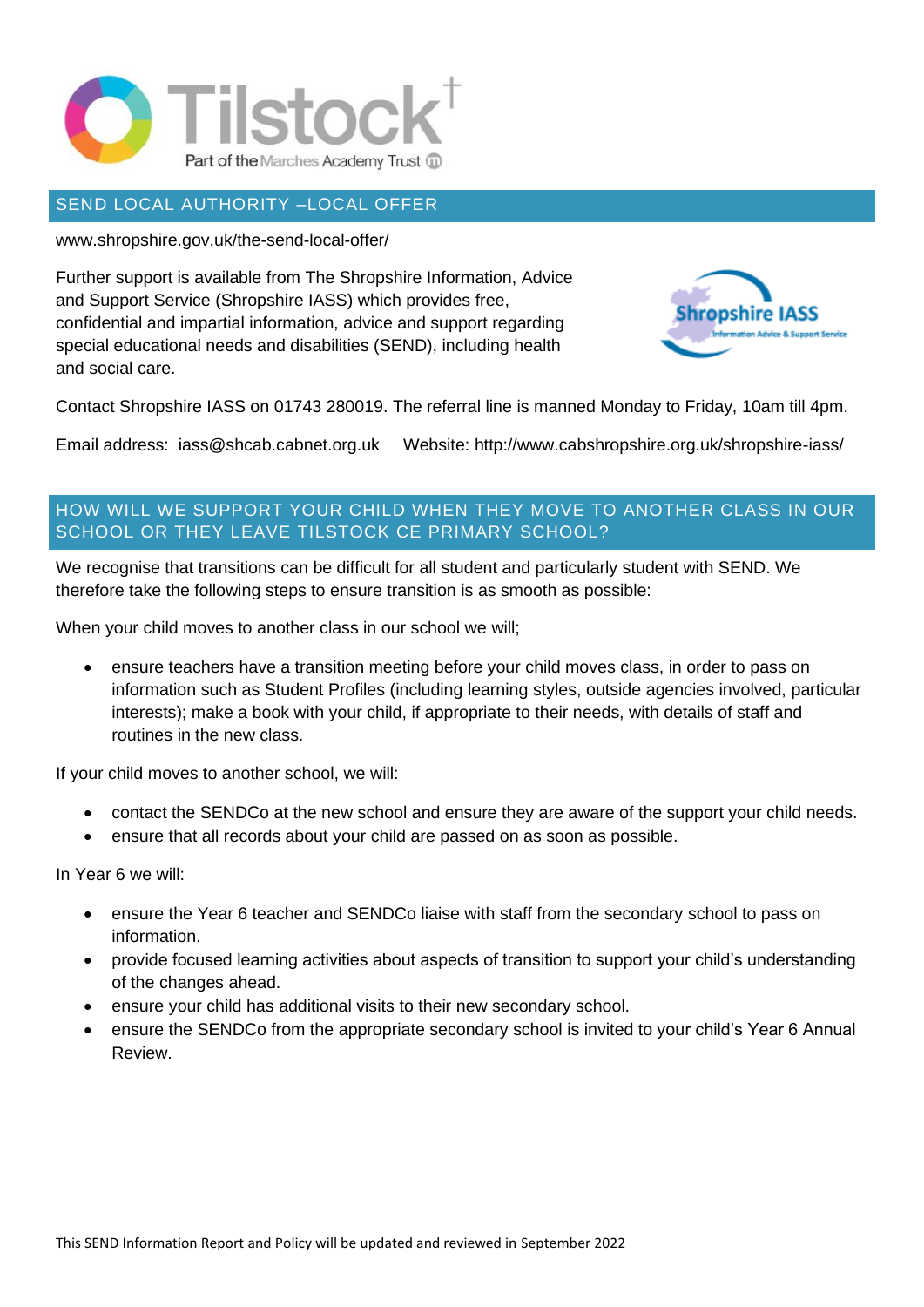

If you have any questions, concerns, complaints or compliments about our provision for students:



#### SPECIAL ARRANGEMENTS IN RELATION TO COVID-19.

As school is now back open to students, many of offer has been able to be implemented and provision outlined in your child's EHCP will be implemented. Some interventions will not be able to be run due Covid-19 restrictions so that bubbles are not crossed.

If your child has been advised to isolate, then we have ensured that the expectations for work being done at home is understood and that students can access the work being set by school staff. As a school we are undertaking regular check-ins to ensure that student's outcomes are kept at the forefront and that their emotional needs are being met. Work set by class teachers takes in to account the needs of the students in their classes and is open-ended in nature to allow students to engage with and further their own learning.

Parents of SEND students may require our support at this time and therefore The SENCo can be reached at helen.hipkins@low.mmat.co.uk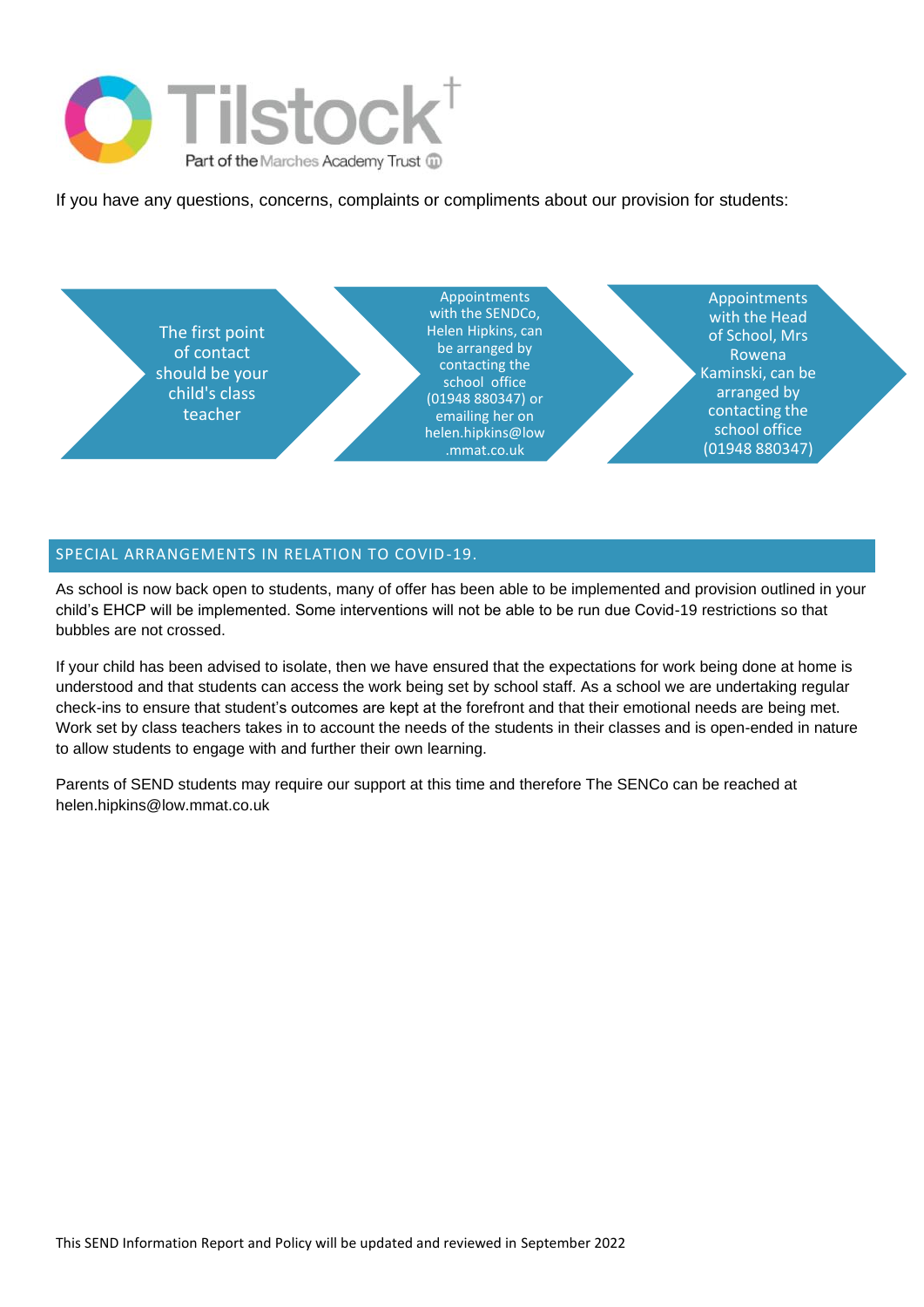

#### **Tilstock CE Primary School Provision Map**

|                                  | All students have access to:                                                                                                                                                                                      | <b>Additional strategies for students with SEND</b><br>may include (when appropriate):                                                                                                                                                                                                                                                                                                                                                                                                                                                                                                                                                                                                                                                                                                                                                                                   |
|----------------------------------|-------------------------------------------------------------------------------------------------------------------------------------------------------------------------------------------------------------------|--------------------------------------------------------------------------------------------------------------------------------------------------------------------------------------------------------------------------------------------------------------------------------------------------------------------------------------------------------------------------------------------------------------------------------------------------------------------------------------------------------------------------------------------------------------------------------------------------------------------------------------------------------------------------------------------------------------------------------------------------------------------------------------------------------------------------------------------------------------------------|
| <b>Cognition and</b><br>Learning | Quality first teaching<br>$\bullet$<br>Differentiation strategies<br>$\bullet$<br>Flexible teaching arrangements e.g.<br>$\bullet$<br>seating<br>Stimulating curriculum<br>$\bullet$<br>Different learning styles | Focused teaching on individual targets<br>$\bullet$<br>In class TA support for English and<br>Maths to focus on basic skills (small<br>group or $1:1$ )<br>Multi-sensory activities e.g. for spelling<br>Extra 'thinking time' to organise<br>thoughts and complete work<br>Additional reading with an adult<br>$\bullet$<br>Additional use of ICT (information<br>communication technology)<br>Visual timetables<br>Scribe for writing<br>Activities to develop memory skills<br>Use of resources to focus concentration<br>e.g. lap pads, fidget toys<br>1:1/small group teaching for phonics<br>$\bullet$<br>Individualised arrangements for SATs<br>Intervention groups e.g. Pathways to<br>Progress, Read Write Inc., Nessy, Beat<br>Dyslexia<br>Individual support from LSAT,<br>Educational Psychologist and ASD<br>Outreach service<br><b>Precision Teaching</b> |

|                                         | All students have access to:                                                                                                                                                                                             | <b>Additional strategies for students with SEND</b><br>may include (when appropriate):                                                                                                                                                                                                                                                                                                                           |
|-----------------------------------------|--------------------------------------------------------------------------------------------------------------------------------------------------------------------------------------------------------------------------|------------------------------------------------------------------------------------------------------------------------------------------------------------------------------------------------------------------------------------------------------------------------------------------------------------------------------------------------------------------------------------------------------------------|
| <b>Communication</b><br>and Interaction | Quality first teaching<br>Differentiation strategies<br>٠<br>Flexible teaching arrangements<br>e.g. seating<br>Stimulating curriculum<br>Different learning styles<br>High focus on speaking and<br>listening activities | Visual timetables<br>Multi-sensory activities<br>Peer support to model language<br>In class TA support for speech and<br>$\bullet$<br>language activities (small group or 1:1)<br>Additional use of ICT<br>Use of barrier games<br>Intervention groups e.g. social skills<br>group<br>Playground support<br>Individual support from Speech and<br>Language Therapist, LSAT or<br><b>Educational Psychologist</b> |